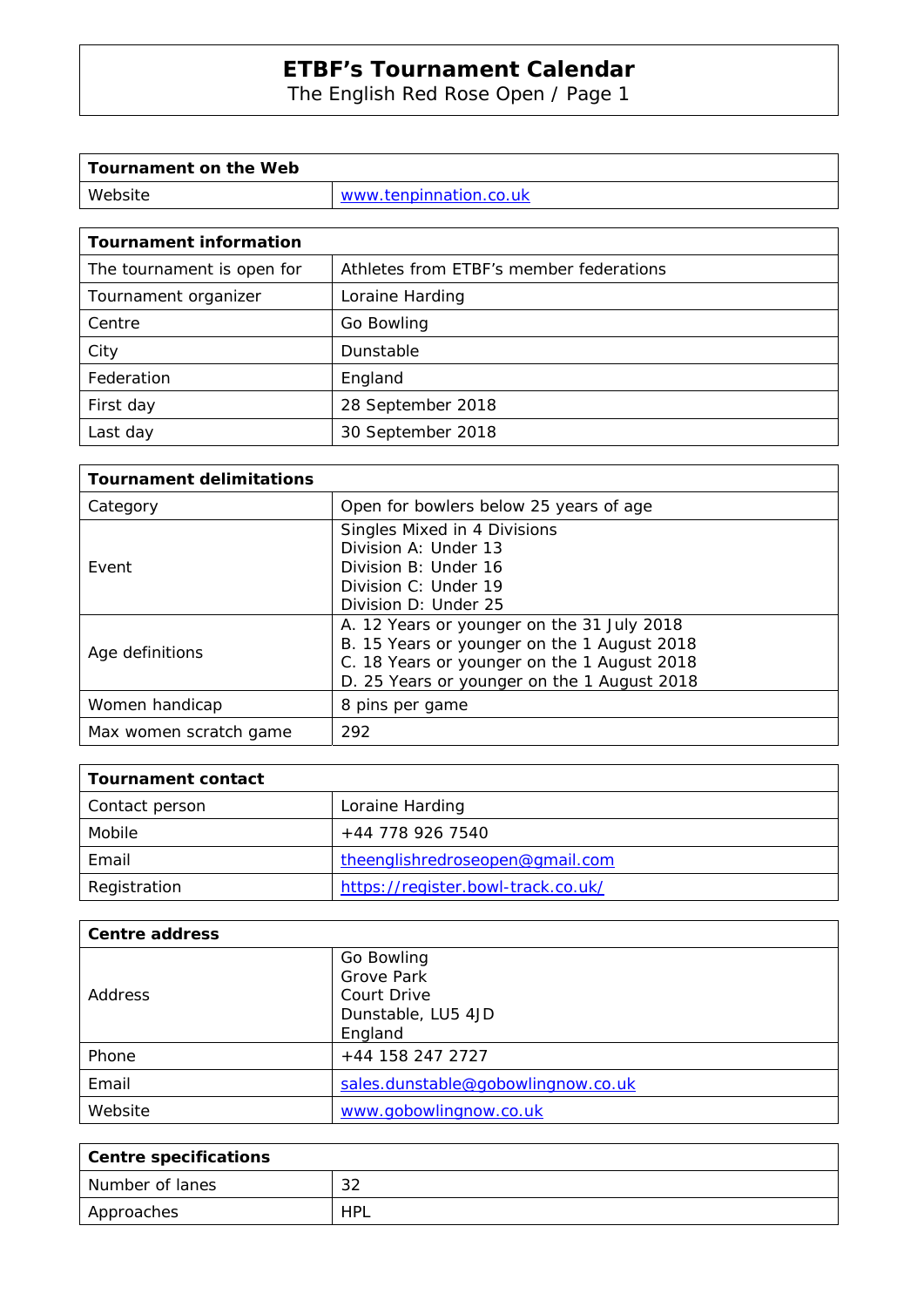The English Red Rose Open / Page 2

| <b>Surfaces</b> | SPL Heads/HPL                |
|-----------------|------------------------------|
| Pin decks       | Phenolic                     |
| Pin setters     | QubicaAMF 82/70              |
| Pins            | Winsome                      |
| Score system    | QubicaAMF Conqueror Pro 2017 |

| <b>Dressing specifications</b> |                                       |
|--------------------------------|---------------------------------------|
| Oil machine                    | <b>Kegel Sanction</b>                 |
| Oil                            | Defy 30                               |
| Cleaner                        | Invincible                            |
| Pattern prepared by            | World Bowling / Kegel pattern library |
| Dressing done by               | Go Bowling Dunstable                  |

| <b>Prize money specifications</b> |                                                                                                                                                                                                                                                                                                               |
|-----------------------------------|---------------------------------------------------------------------------------------------------------------------------------------------------------------------------------------------------------------------------------------------------------------------------------------------------------------|
| Prize fund status                 | Conditional                                                                                                                                                                                                                                                                                                   |
| Calculation method                | The total prize fund for each division is based on the number<br>of qualification series (entries and re-entries) played in the<br>division (calculations are separated per division).<br>Division A: £ 10 is added for each qualification series<br>Division B-D: £15 is added for each qualification series |
| Tax on prizes                     | No                                                                                                                                                                                                                                                                                                            |

| Prize money expressed in $\epsilon$ |                                 |
|-------------------------------------|---------------------------------|
| <b>Position</b>                     | <b>For each Division</b>        |
| Position 1                          | 50% of the available prize fund |
| Position 2                          | 30% of the available prize fund |
| Position 3                          | 20% of the available prize fund |

#### **Tournament format**

#### **Qualification**

Entries, 6 games (all divisions) Re-entries, 6 games (all divisions)

### **Desperado Squad for Division B-D**

This will consist of 1 game.

The lanes will not be re-dressed following the last qualification squad.

The Desperado Squad is not available for Division A athletes.

It can only be bowled by athletes having completed at least one full squad of qualifying.

### **Qualifiers for the final steps**

Number of qualified in each division

The number of qualified is determined by the number of athletes in the said division. The number of qualified will be 4, If 15 or fewer athletes enter a division. The number of qualified will be 8, If 16 or more athletes enter a division.

Qualified athletes from each division Top 3 (or 7) from the qualification standing and the winner of the desperado.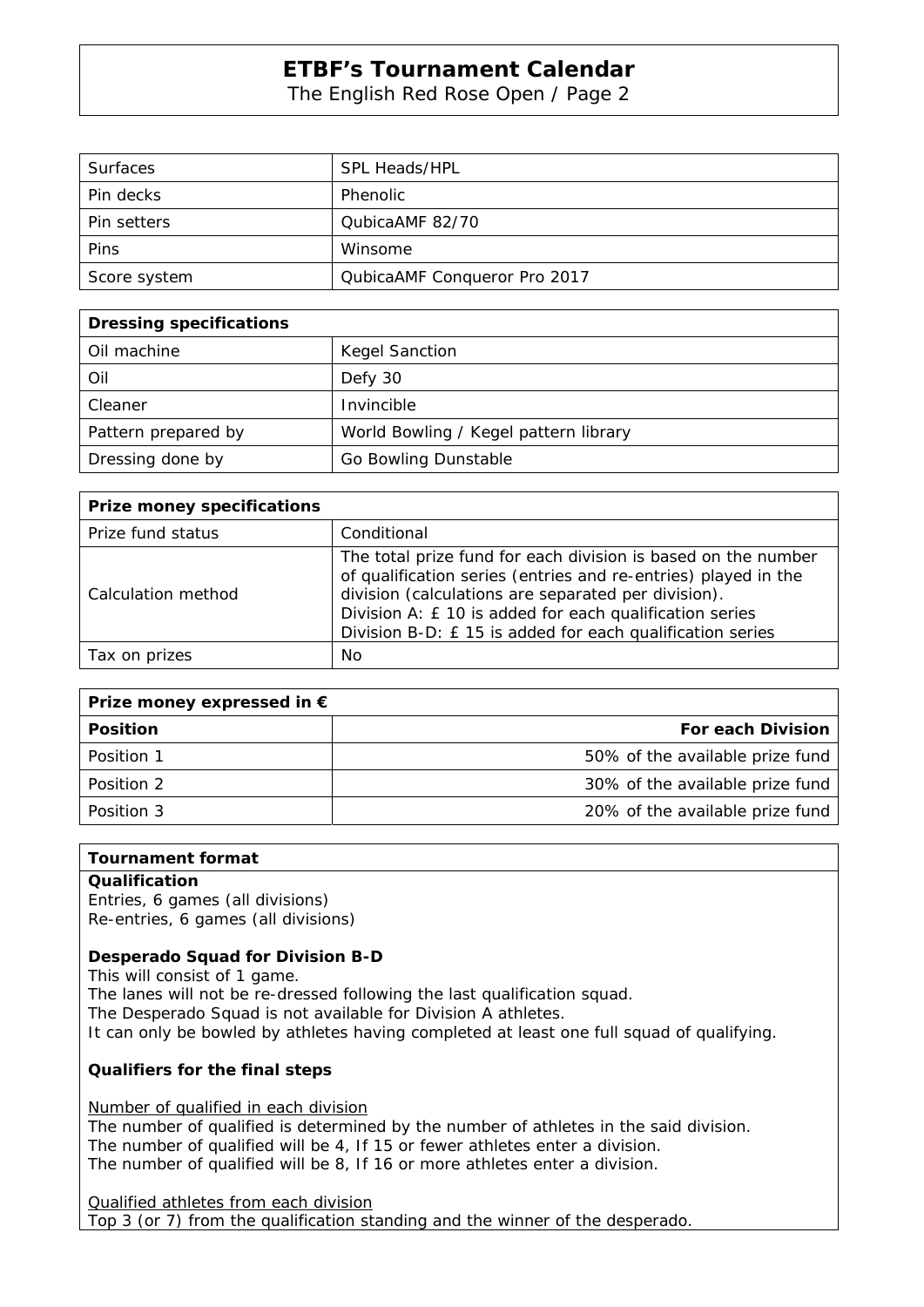The English Red Rose Open / Page 3

If no desperado is played in a division, top 4 (or 8) from the qualification standing will qualify.

Seeding before final steps

Athletes qualified for the final steps will be seeded 1-3 or 1-7 according to their positions in the qualification standing, while the winner of the desperado will be seeded 4, respectively 8. If no desperado is played, the qualified athletes will be seeded 1-4 or 1-8 according to their positions in the qualification standing,

#### **Format of steps in each division**

There will be best of 3 games matches In all steps the highest seeded athlete will meet the lowest seeded athlete, the second highest seeded athlete will meet the second lowest seeded athlete etc.

-----------

#### **Final Step 1, if 8 qualified athletes**

There will be 4 matches The winners of the matches will continue to final step 2

### **Final Step 2, if 8 qualified athletes**

There will be 2 matches The winners of the matches will continue to final step 3

### **Final Step 3, if 8 qualified athletes**

There will be one match The winner of the match will be the winner of the division

-----------

### **Final Step 1, if 4 qualified athletes**

There will be 2 matches The winners of the matches will continue to final step 2

### **Final Step 2, if 4 qualified athletes**

There will be one match The winner of the match will be the winner of the division

#### **Tournament tie rules**

#### **Qualification**

In case of a tie in the qualification, the highest positioned athlete will be the athlete scoring the highest last game. If a tie still exists, the highest positioned athlete will be the athlete with the highest second last game etc.

#### **All final steps**

In case of a tie in any game in any match in all final steps, a  $9<sup>th</sup>$  and  $10<sup>th</sup>$  frame roll off will be played, repeated until the tie is broken.

| Lane assignments and lane movements |                                                                                        |
|-------------------------------------|----------------------------------------------------------------------------------------|
| Lane draws                          | Random                                                                                 |
| Athletes per pair in squads         | Four                                                                                   |
| Frequency of movement               | Every second game                                                                      |
| Movement method                     | Left lane positioned athletes moves left<br>Right lane positioned athletes moves right |
| Number of lanes to move             | Four lanes in bigger squads<br>Two lanes in smaller squads                             |